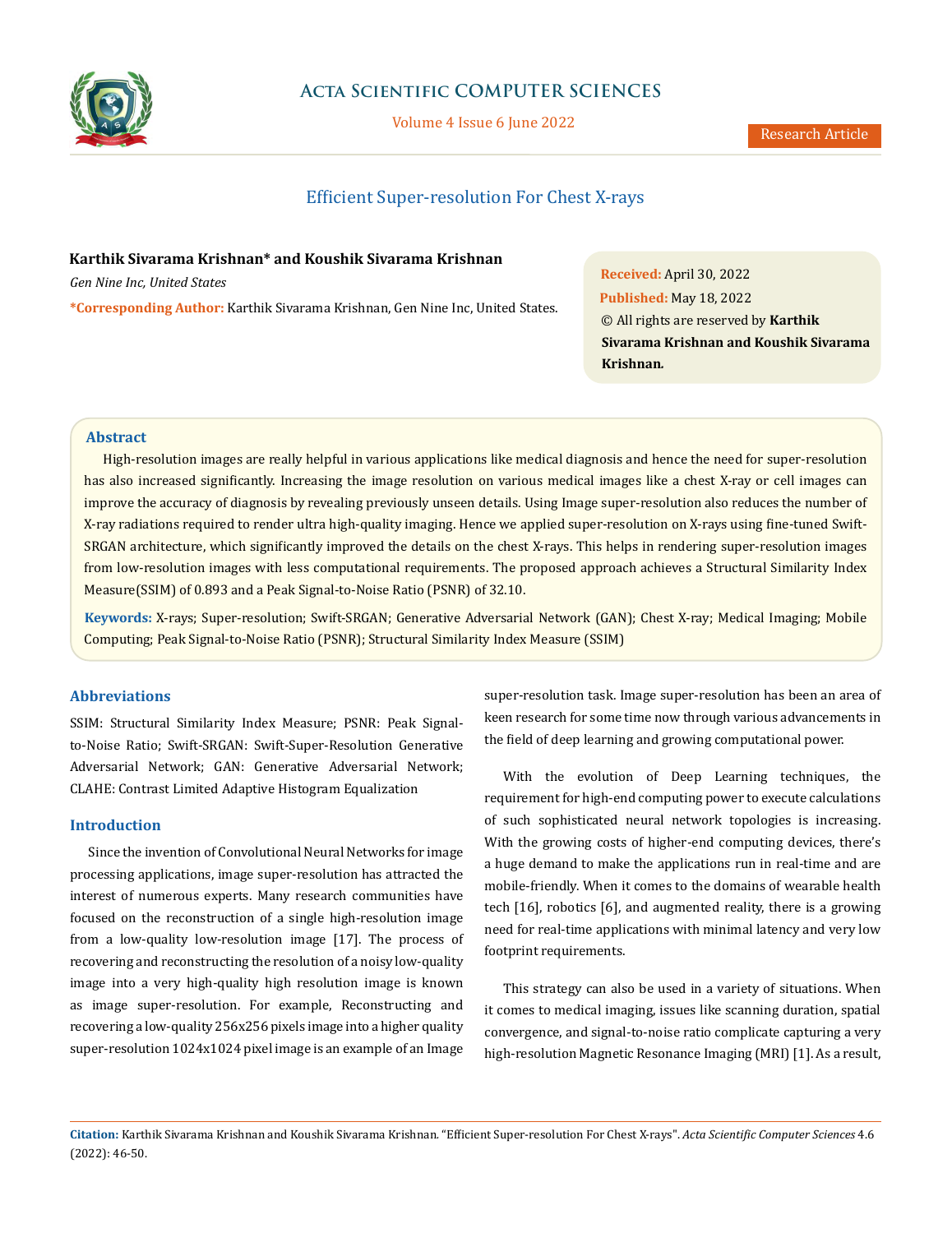adopting image super-resolution principles solves these issues by upscaling low-resolution photos into high-resolution images. X-rays and CT scans are in the same boat. Several researches have shown that adding image super-resolution models to chest X-ray (CXR) pictures can enhance pulmonary illness detection greatly [2,3].

Existing imaging super resolution techniques are computationally intensive, time-consuming processes, and may need the optimization of a large number of training parameters. In addition, existing approaches for imaging super-resolution and visual task analysis involve independently trained models.

This paper focuses on improving the performance in upscaling medical X-rays. The architecture of the Swift-SRGAN is fine-tuned to render higher resolution X-ray images from low resolution in near real-time [5]. By using Depth-wise separable convolutions in place of standard convolution layers in the architecture, the required trainable parameters are significantly reduced. This helps in improving the latency of the architecture and thus boosts the performance in real-time.

# **Materials and Methods**

### **Dataset**

We train this system on the COVID-19 radiography database dataset from Kaggle [4,10,11]. This dataset was a collective effort of various researchers in cooperation with medical practitioners of Malaysia. This dataset has 3616 covid chest X-rays, 6012 lung opacity X-rays, 10,200 Normal chest X-rays, and 1345 Viral Pneumonia chest X-rays. We combine them to get a total of 21,173 chest X-ray images. We use 20,000 chest X-ray images for training the system, 586 chest X-ray images for validation, and 587 chest X-ray images for testing the system.

We used several data augmentation techniques with the help of the albumentations library [7]. At first, we randomly crop a

a) Covid X-ray dataset b) Normal Chest X-ray



c) Lung Opacity X-ray dataset

d) Viral Pneumonia X-ray datase

**Figure 1:** Combined X-ray datasets consisting of a) Covid X-ray data, b) Normal Chest X-ray, c) Lung opacity X-ray dataset and d) Viral Pneumonia X-ray dataset.

256x256 image from the original image. We randomly rotated the images with a maximum limit of 90 degrees and a minimum limit of 35 degrees. We also created fake RGB channels by repeating the same channel thrice since the pre-trained Swift-SRGAN was trained on RGB images. We also applied CLAHE (Contrast Limited Adaptive Histogram Equalization) as an enhancement technique to remove excessive contrast from the images [8]. Finally, we randomly flipped the images horizontally 50% of the time and randomly rotated the image vertically 20% of the time. All these image augmentation **Data preprocessing** techniques combined yielded a better-generalized model.



**Citation:** Karthik Sivarama Krishnan and Koushik Sivarama Krishnan*., et al.* "Efficient Super-resolution For Chest X-rays". *Acta Scientific Computer Sciences* 4.6 (2022): 46-50.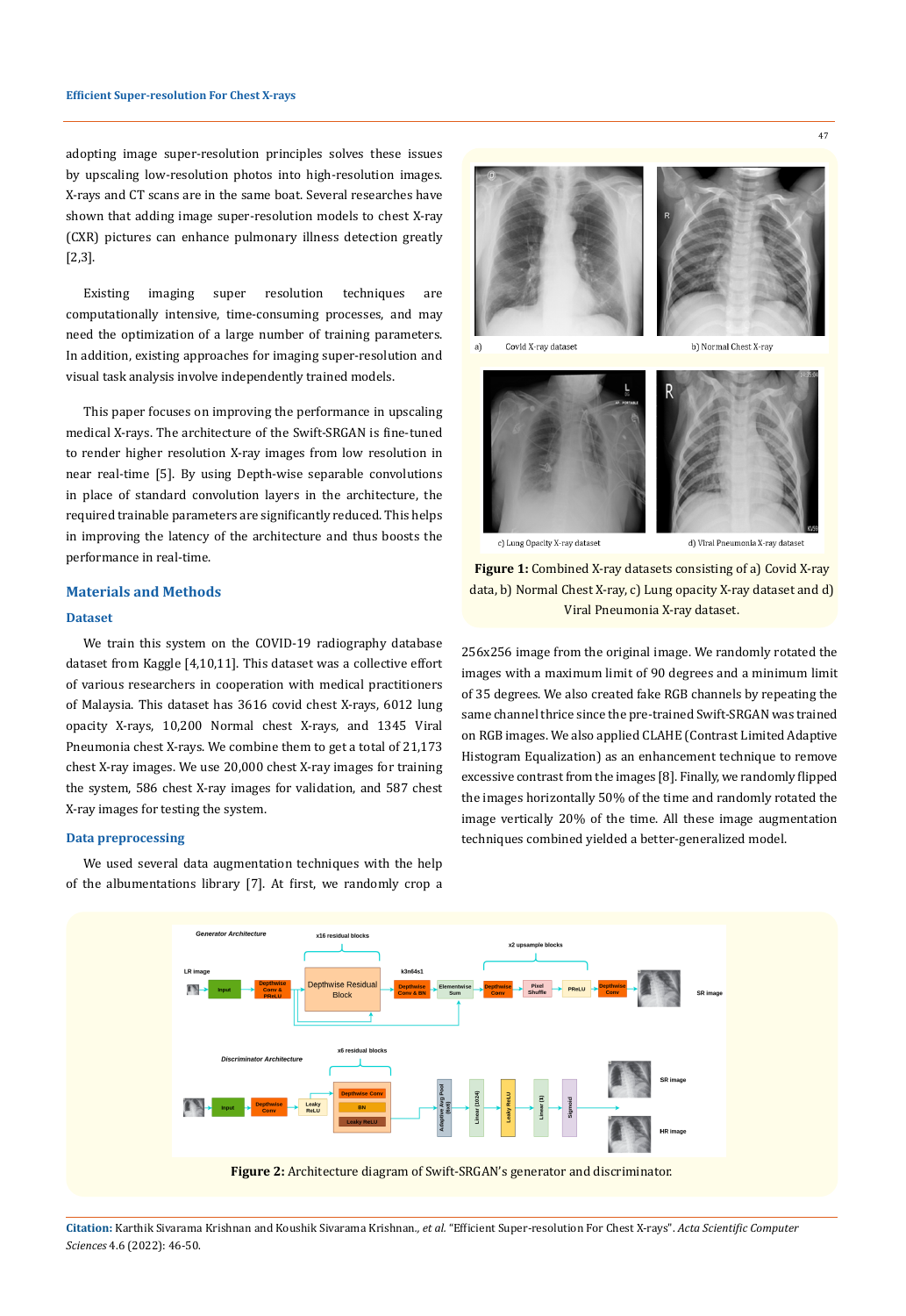

**Depthwise Residual Block** 

**Figure 3:** The above figure shows the depthwise residual block used on the generator part of the Swift-SRGAN.

### **Fine tuned swift-SRGAN**

The proposed system is based on the fast and efficient Swift-SRGAN architecture that can perform real-time super-resolution even on low-end computing devices [5]. The Swift-SRGAN architecture consists of generator and discriminator architectures. The generator architecture takes in the input low-resolution chest X-ray image and passes it through a series of Depth-wise Separable Convolutions, Batch Normalization, and PReLU as the activation function. Figure 2 explains the generator and discriminator architecture of the fine tuned Swift-SRGAN network. There are a total of sixteen residual blocks in the generator architecture. This residual block is then passed through a series of Depth-wise Separable convolutions, batch Normalization, and element-wise summation operations to add the outputs of the previous and the current block. Figure 3 shows the residual block contents. The image is then up-sampled twice by running it through the upsample Block. The depth-wise separable convolutions are followed by two Pixel Shuffle layers with PReLU as the activation function in the up-sample block. The final Depth-wise Separable Convolution layer is then applied, with a kernel size of Nine, three output channels, and a stride of one.

Eight Depth-wise Separable Convolution blocks make up the discriminator architecture. A Depth-wise Separable Convolution [9] is used in all blocks, followed by batch normalization and the activation function LeakyReLU (negative slope = 0.2). There is no batch normalization layer in the first block. The output of the final

Convolution block is sent to the adaptive average pooling layer, which produces a 6x6 output. The adaptive average pooling layer's output is flattened and fed into a 1024-neuron linear layer.

### **Experimental setup**

The experimental setup consists of an NVIDIA RTX 2060 Graphics Processing Unit (GPU) which is used to train the finetuned Swift-SRGAN architecture. The architecture takes in the lowresolution images of dimensions 256x256 and up-samples it to the high resolution of dimensions 1024x1024. AdamW optimizer [15] is used here along with the ReduceLROnPlateau learning rate scheduler in-order to generalize the model. A batch size of 32 images is considered. The perceptual loss function is used here to calculate the generator loss. Mixed-precision support of PyTorch is used to support the training process of the model.

The low-resolution image is passed to the generator and the perceptual loss is calculated. Then the high resolution and superresolution images are fed to the discriminator block which helps in calculating the discriminator loss. The goal of the generator model is to create as realistic as possible super-resolution images and fool the discriminator into classifying super-resolution images as highresolution original images. And the goal of the discriminator is to better distinguish between high-resolution and super-resolution images. We use the Swift-SRGAN generator and the discriminator that is pre-trained on DIV2K [13,14] and FLICKR2K [12] datasets and fine-tune them on the COVID-19 radiography database dataset [10,11].

### **Performance metrics**

We benchmark the fine-tuned model on the standard performance metrics Peak Signal to Noise Ratio (PSNR) and Structural Similarity Index Measure (SSIM) [5]. These two metrics together define the super-resolution quality of our proposed system by comparing it with the high-resolution image. Typically, the higher the PSNR and SSIM, the better the super-resolution results. While PSNR uses the signal-to-noise ratio to compare the images, SSIM uses the contrast, luminance, and structure of the images to compare the images.

### **Results and Discussion**

The proposed system uses the pretrained Swift-SRGAN to perform super-resolution on medical images. We achieve a PSNR

48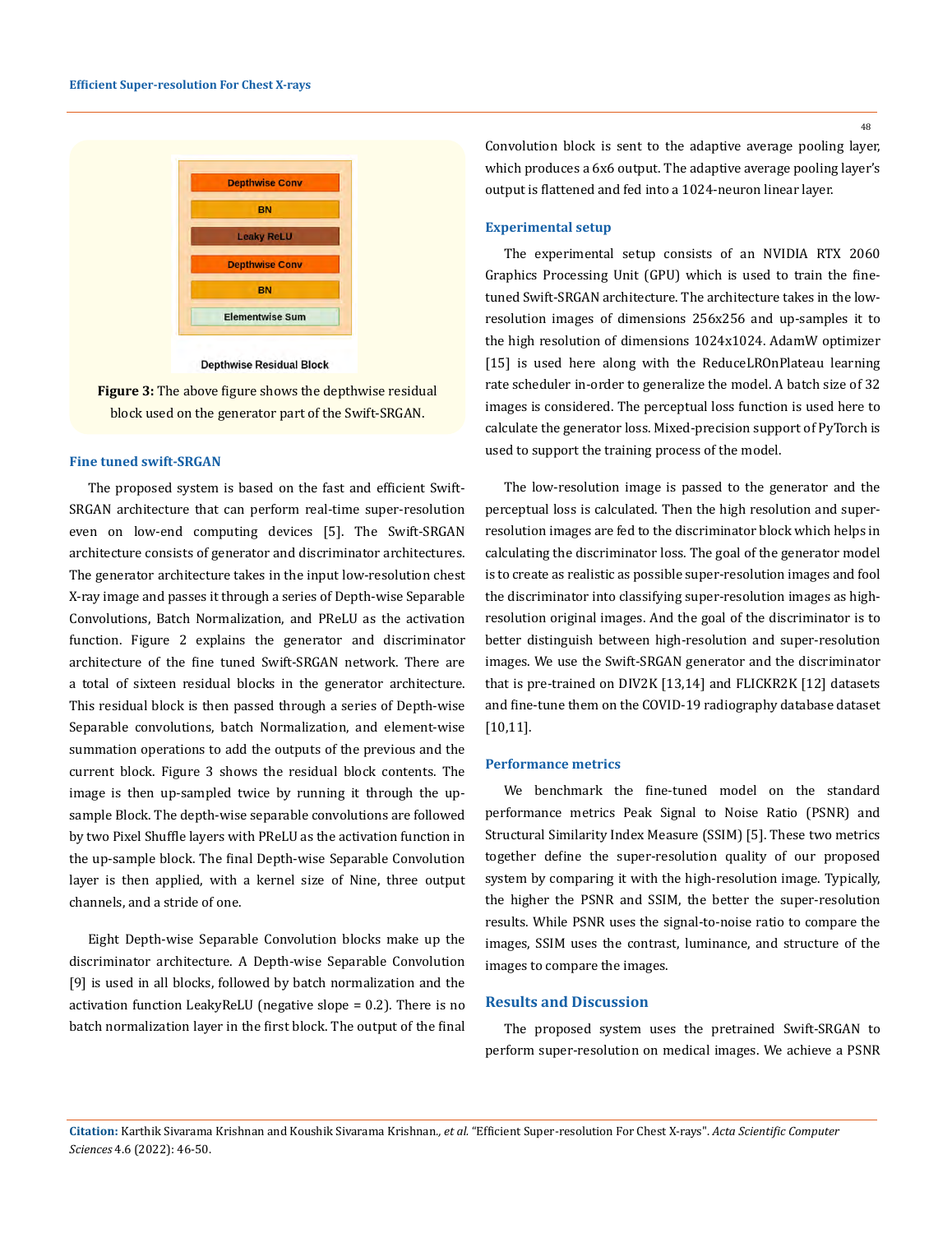of 32.10 and SSIM of 0.893 for medical image super-resolution. The use of depthwise separable convolution on the Swift-SRGAN allows us to perform real-time super-resolution of medical images on lowend computing devices.

The PSNR is formulated as,

 $PSNR = 10 \cdot log 10(MAX_1^2 \div MSE)$  $= 20 \cdot \log 10(MAX_1) - 10 \cdot \log 10(MSE)$ 

And SSIM is formulated as,

Luminance comparison function,

$$
I(x, y) = (2 \mu_x \mu_y + c1) / (\mu_{x'}^2 \mu_{y'}^2 + c1)
$$

Contrast comparison function,

$$
l(x, y) = (2 \sigma_x \sigma_y + c2) / (\sigma^2_x, \sigma^2_y + c2)
$$

Structure comparison function,

$$
l(x,y) = (2 \sigma_{xy} + c3) / (\sigma_x \sigma_y + c3)
$$

| <b>Metric</b> | <b>Performance</b> |
|---------------|--------------------|
| <b>PSNR</b>   | 32.10              |
| <b>SSIM</b>   | 0.893              |

**Table 1:** Evaluation metrics for our proposed approach.



**Figure 4:** The image on the left is the original high-resolution image and the image on the right is the super-resolution image from the proposed system.

The figure 4 clearly demonstrates the performance of rendering a super resolution image from a single low resolution image.



**Figure 5:** The image compares the super-resolution CT scan (top) and the original CT scan (bottom).

In figure 5, we can see that the super-resolution CT scan has much more details and, hence helps in better diagnosis. The proposed system works really well even on chest CT scans even though it was trained only on chest X-ray images. Thus the proposed system generalizes to all medical images and performs equally well on all kinds of medical images.

# **Conclusion**

Medical super-resolution has proven to be a great help for several medical practitioners to efficiently analyze medical images and perform diagnoses. Using super resolution also reduced the amount of X-ray radiation required to achieve ultra high quality images. The use of Swift-SRGAN allows us to perform real-time and efficient super-resolution even on low-edge computing devices making it perfectly suitable for the task of medical image super-resolution. Combining this with some data augmentation techniques and efficient training strategies like mixed-precision, we achieve a highly efficient system. From table 1, we can see that our proposed lightweight real-time system has achieved a PSNR of 32.10 dB and an SSIM of 0.893. The resultant images from the system are highly detailed and hence help medical practitioners to detect even the slightest anomaly on the X-rays and better diagnose the patient.

Although the system achieves a significant performance while maintaining speed and efficiency, there is still scope for improving the performance by tweaking the Swift-SRGAN architecture. We are planning to extend our work by improving the proposed system's

**Citation:** Karthik Sivarama Krishnan and Koushik Sivarama Krishnan*., et al.* "Efficient Super-resolution For Chest X-rays". *Acta Scientific Computer Sciences* 4.6 (2022): 46-50.